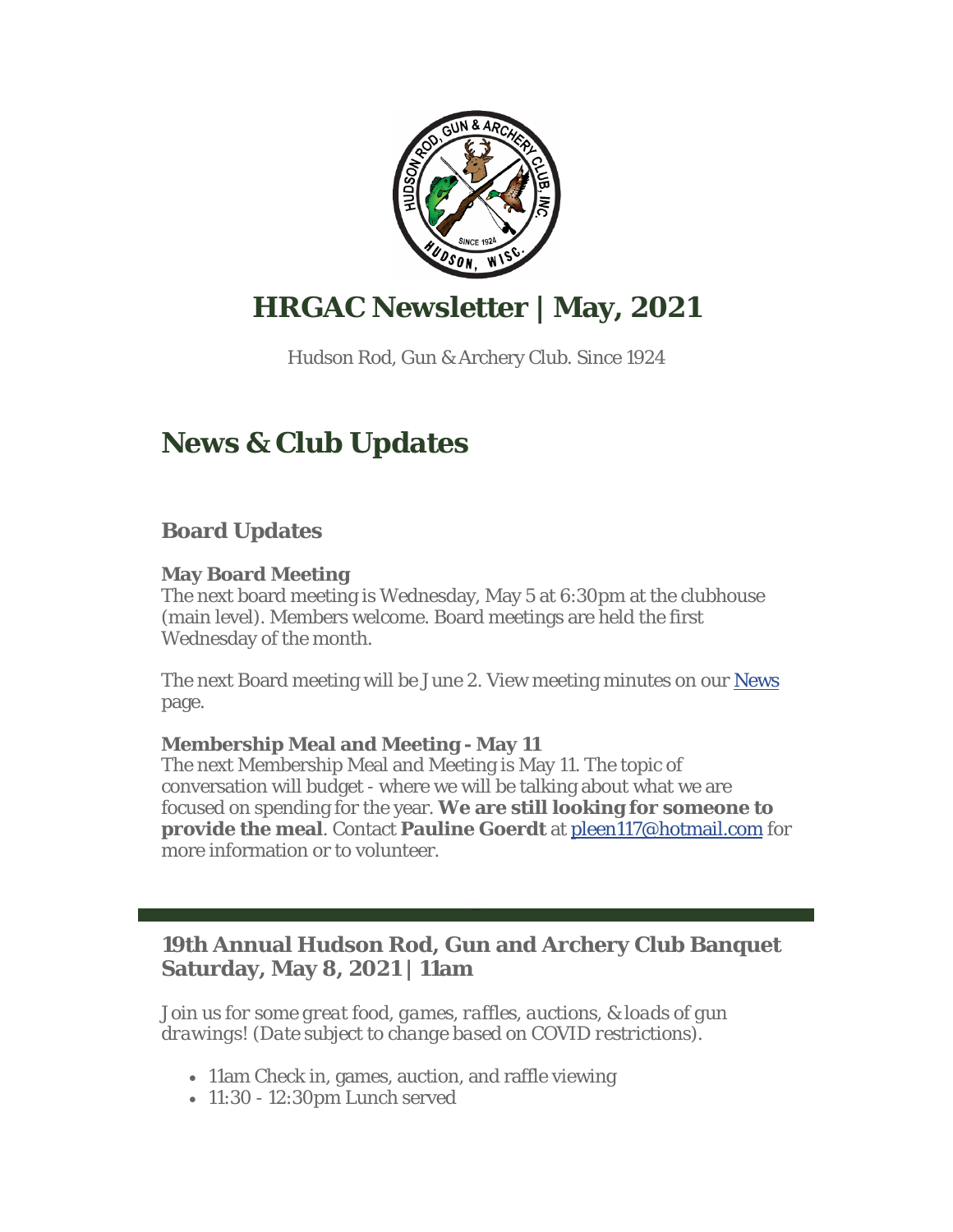- 2pm Program starts and goes until all the guns and prizes are given away!
- 3pm Silent auction ends

You don't have to be present to win! Buckets will be sent out to drop tickets in before the before the banquet.

#### **Sign up at the clubhouse (bar) or contact Mike Cravens at 651- 308-7083.**

Click **here** to access the event flyer and registration form.

### **Volunteers Wanted!**

We are also looking for volunteers to help with the banquet. Contact Mike Cravens or 651-308-7083 or mikecravens1@icloud.com for more information or to volunteer.

### **Donations Needed for our Banquet Raffle Item:** *The Wheelbarrow of Booze!*

We are planning a return of this Raffle Item for our Club's 19th Annual Benefit Banquet on May 8th 2021.

Donate a bottle or two of your favorite liquor, or ask your liquor store manager to donate a bottle the next time you stop in to stock up. We are asking all Club members to help out.

#### **Drop off your donation with the Club bartender and sign the Donation Log Sheet and the Club will give you two (2) work hour for each bottle donated!**

Thank you for helping with this fundraiser!

### **Spring Steel Challenge**

Spring Steel Challenge for 22L. Monday evenings, April 5th thru May 3rd. All matches start at 5pm. Click **here** for more information.

### **Jackpot Shoot Winners: Claim Your Winnings**

There are still envelopes of unclaimed Jackpot winnings. Visit to bar at the clubhouse to claim them.

Congratulations to Riley Meyer for being the big winner!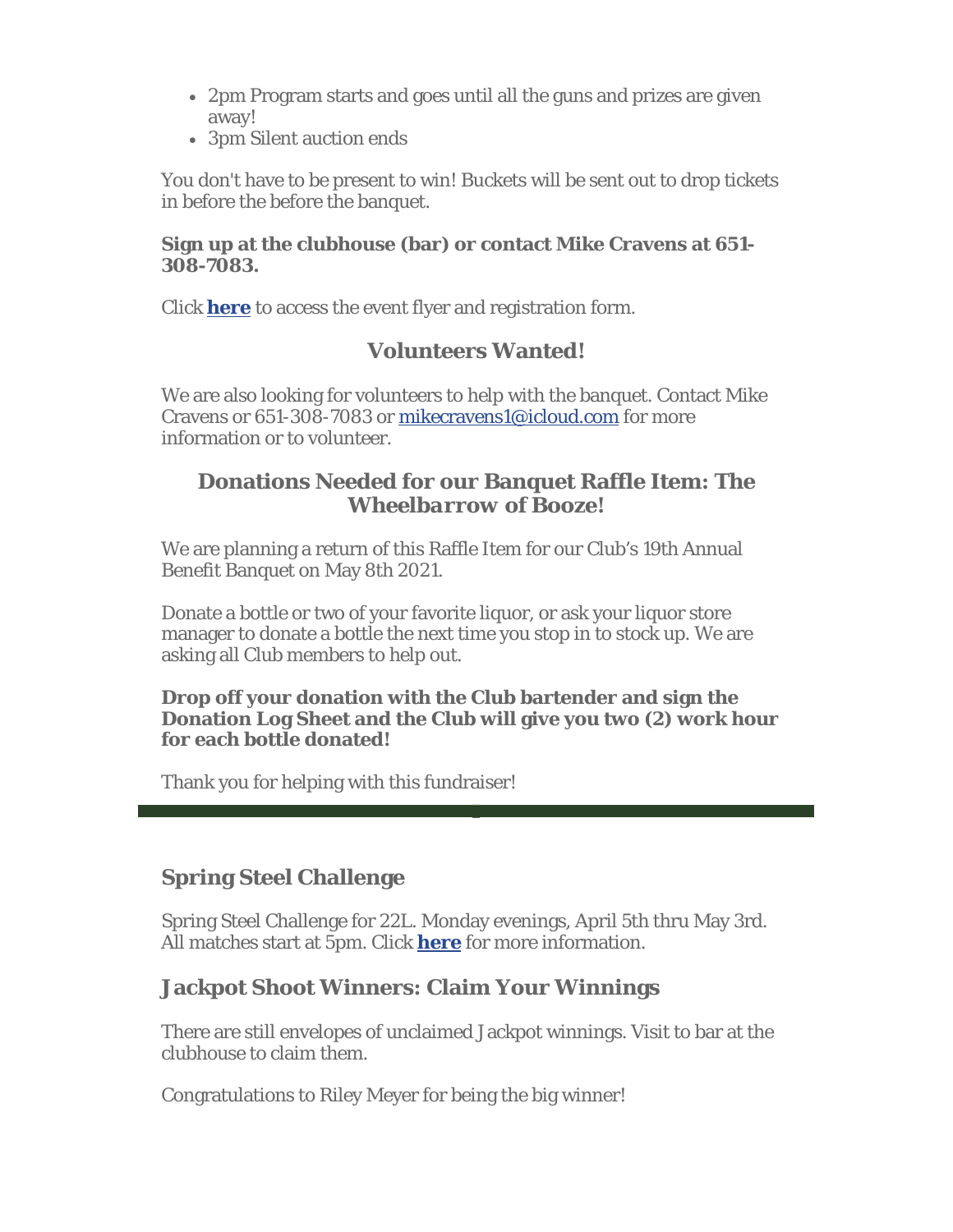# **2021 Hudson Trap and Skeet League**

Following guide lines apply to BOTH Trap and Skeet

- START DATE 5-4-21 to 8-29-21
- Must have 4 scores posted by the 4th week (5-30-21)
	- Shoot ahead up to 4 weeks no shoot backs after 5-30-21.
	- Week=Tuesday thru Sunday
- Teams may have up to 6 shooters plus 2 additional for a maximum of 8 shooters – Additional shooters are: Ladies or Youth, (that are under 18 when the League starts).
- Minimum count for a team is 5 shooters
- Top 5 weekly team scores are included in calculations (Trap and Skeet)
- League Fee is \$15.00 per shooter. Signup sheets are in a folder (one for trap and one for skeet) behind the bar. Ask the bartender for help and payment. Corporate/Business sponsors are encouraged.
- Winning team of week 8 (first half) will shoot off winner of second half (16th week)

Questions? Talk to Keith Hanson: 612- 309-9729 or keith.hanson@icloud.com.

## **12 and 20 Gauge Ammo Available for Club Members**

12 and 20 gauge ammo is available again. We have a limited supply so only members can buy it, and you can only buy enough for shooting that day. The bartender can limit the quantity at anytime. Cost is \$13 a box.

Thank you to Mike Cravens Bob Meyer and Jeff Prescott for **driving 12 hours** to get the shells!

### **Reminder: Membership cards are not valid payment for League Fees**

The Membership/Debit card is not valid payment for League Fees. There is no discount for league fees.

## **Range Safety Officer (RSO) Class**

Interested in becoming a RSO? Contact Pauline Goerdt at pleen117@hotmail.com.

## **Volunteers Opportunities and Help Wanted**

 **Summer Help**: The Club is looking for volunteers to help with spring projects. Interested? Call Tom Zaspel. at 715 781 2459.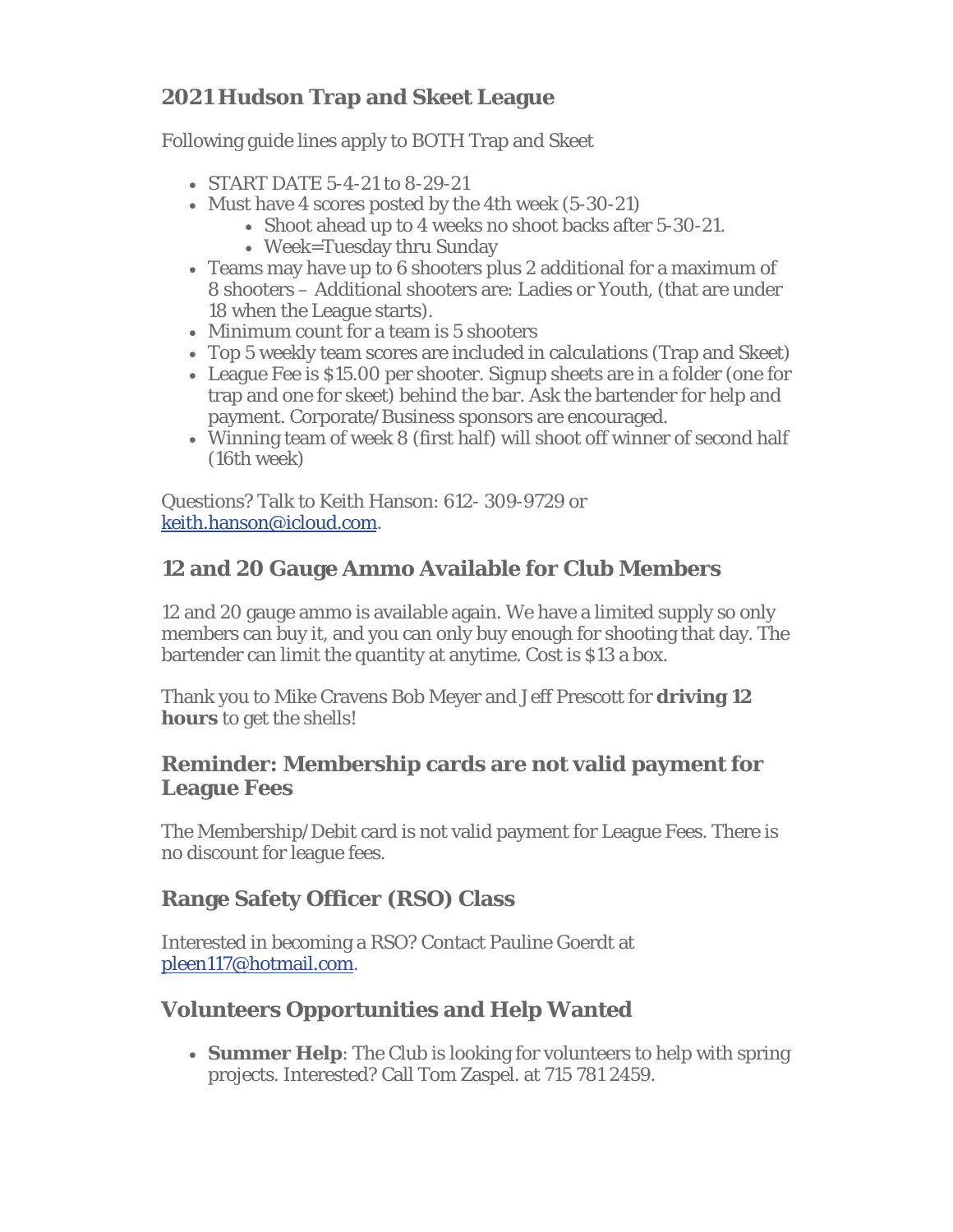- **Club Website**: The Club is looking for someone to take over the Club's website. Contact **Pauline Goerdt** at pleen117@hotmail.com for more information.
- **Pullers, Bartender, & RSO Help Wanted**: We will be looking to hire more pullers for the summer season and another bartender for the summer hours. We will also need more RSOs. Contact Derek Gilbert for more information, Derek@anchorinsuranceagents.com.

Single and Family Memberships qualify for a Rebate of \$75 with 8 hours of board approved work hours.

Help improve the club experience and club grounds, and save money on your annual membership. Volunteer today!

## **Committee Help Wanted**

We are looking to have a committee that would like to run a day where our members go out to Game Unlimited and do some bird hunting and sporting clays and fishing. The Gun club would sponsor the event and get the profits.

We could extend the invitation to all the other gun clubs and members with the hopes of building camaraderie amongst clubs and a stronger shooting community.

Interested? Contact Pauline Goerdt for more information: Pleen117@hotmail.com.

## **Hunter Safety Training**

Hunter safety training will be available at the Club. Those interested in participating should contact Pat Knorn at 715-410-1160 or pknornhuntersafety@gmail.com.

## **Archery at HRGAC**

Want to hone your archery skills? Or maybe you want to try out the sport? We have an **indoor** archery range, an **outdoor** archery range, and a 3D archery course.

For more information, or for upcoming leagues or lessons, please contact Scott Westphal at scott.g.westphal@wellsfargo.com.

# **Upcoming Events**

**What: Indianhead Sunday Traveling Trap League**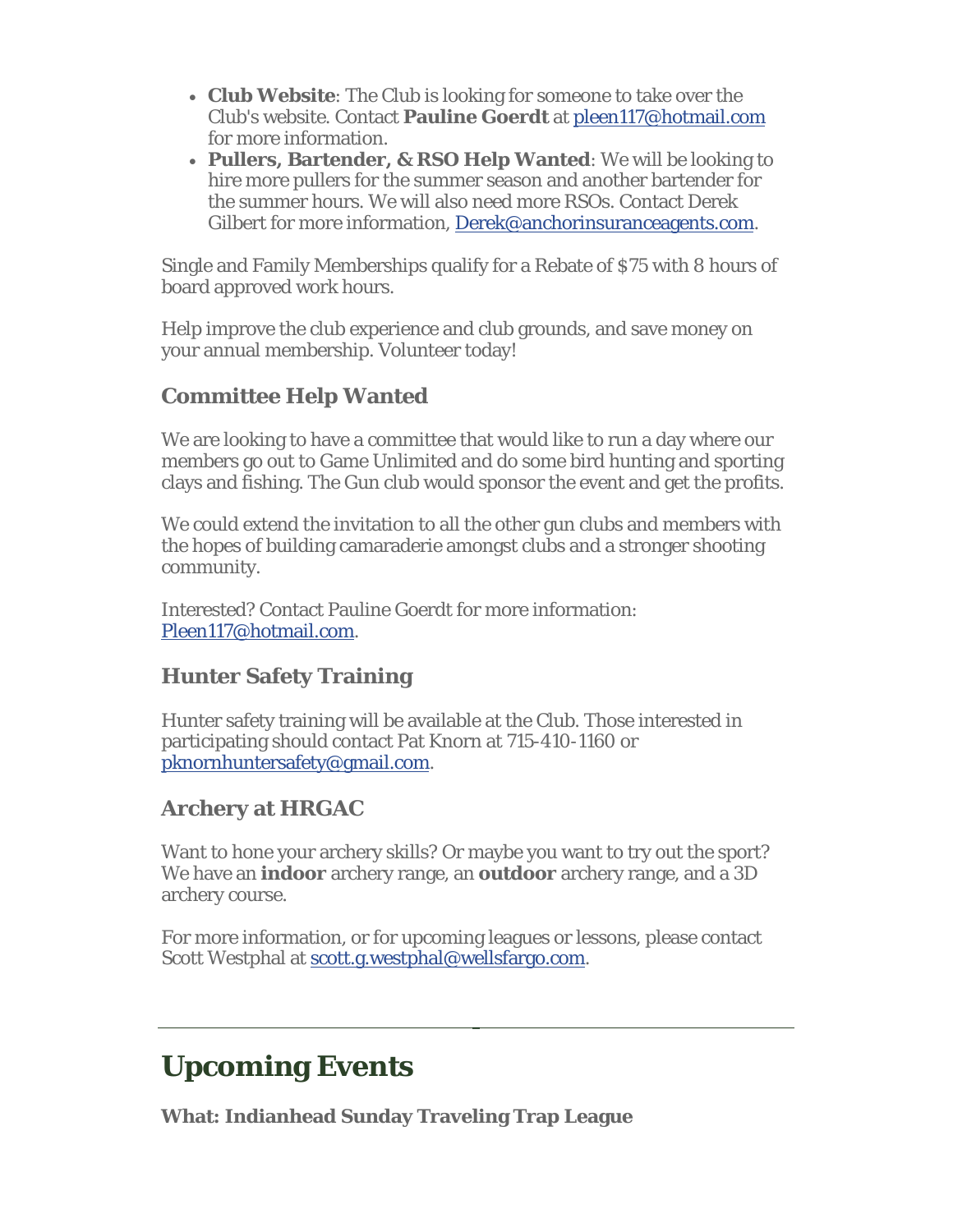**When/Where:** 

- **June 13, Fox Creek Gun Club**
- **June 27, Brill Area Sportsmen's Club**
- **July 11, Balsam Lake Rod & Gun**
- **July 25, Osceola Rod & Gun** (must be signed up by 4 pm)
- **August 15, Hudson Rod & Gun** (sign up early enough to be done by 4 pm)

Rules: Show up and have fun!

This is a great opportunity to go and support other clubs and shoot a round or two of trap.

Our club will need extra help when we host the Indianhead league here. Contact any of those listed if you want to help be a puller, help with registration, help with food, or just help in general on that day.

Contact: Riley Meyer, Mike Cravens, or Bob Meyer.

#### **What: Conceal Carry Classes When: May 15, 2021 | 8 - 4pm Cost: \$100**

Bob Amey - Lead Instructor - Certified for MN and UT Carry Permit **Training** 

For your \$100.00 you receive ALL of the training required for permits from Minnesota, Utah, Florida and Wisconsin (Price includes use of a firearm if needed and range fees).

There will be three classes available in June. Click **here** for more information and to register.

#### **What: First Shots for New Shooters When: May 16, 2021 | Noon - 4pm Cost: \$50** (\$25 range coupon after completion of class) **Register Here**

FIRST SHOTS is a program for new shooters sponsored by National Shooting Sports Foundation (NSSF).

The main topics in this class are gun safety, marksmanship, and range etiquette for beginning shooters. The goal is to make the new shooter comfortable and competent at the range.